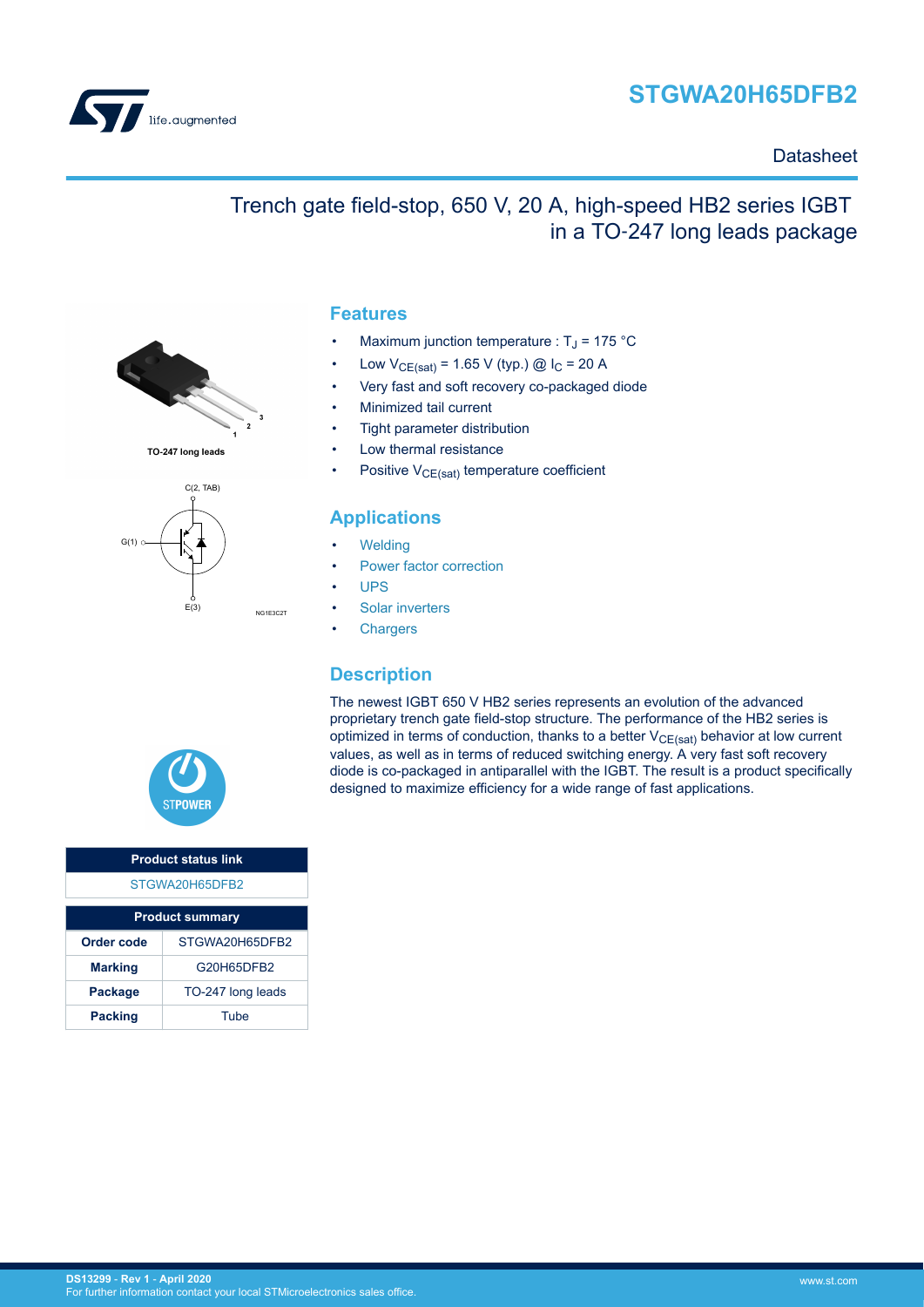## <span id="page-1-0"></span>**1 Electrical ratings**

| <b>Symbol</b>          | <b>Parameter</b>                                                    | Value        | <b>Unit</b> |
|------------------------|---------------------------------------------------------------------|--------------|-------------|
| <b>V<sub>CES</sub></b> | Collector-emitter voltage ( $V_{GF} = 0 V$ )                        | 650          | V           |
|                        | Continuous collector current at $T_C = 25 °C$                       | 40           | A           |
| $I_{\rm C}$            | Continuous collector current at $T_c$ = 100 °C                      | 25           | A           |
| $I_{CP}^{(1)(2)}$      | Pulsed collector current                                            | 60           | A           |
|                        | Gate-emitter voltage                                                | ±20          | V           |
| $V_{GE}$               | Transient gate-emitter voltage ( $t_0 \le 10 \text{ }\mu\text{s}$ ) | ±30          |             |
|                        | Continuous forward current at $T_C = 25 °C$                         | 40           |             |
| ΙF                     | Continuous forward current at $T_C = 100 °C$                        | 23           | A           |
| $I_{FP}$ $(1)(2)$      | Pulsed forward current                                              | 60           | A           |
| $P_{TOT}$              | Total power dissipation at $T_C = 25 °C$                            | 147          | W           |
| $T_{\mathrm{STG}}$     | Storage temperature range                                           | $-55$ to 150 | $^{\circ}C$ |
| T,                     | Operating junction temperature range                                | $-55$ to 175 | $^{\circ}C$ |

#### **Table 1. Absolute maximum ratings**

*1. Pulse width is limited by maximum junction temperature.*

*2. Defined by design, not subject to production test.*

#### **Table 2. Thermal data**

| <b>Symbol</b> | <b>Parameter</b>                       | <b>Value</b> | <b>Unit</b>   |
|---------------|----------------------------------------|--------------|---------------|
| $R_{thJC}$    | Thermal resistance junction-case IGBT  | 1.02         |               |
|               | Thermal resistance junction-case diode | 1.47         | $\degree$ C/W |
| $R_{th,JA}$   | Thermal resistance junction-ambient    | 50           |               |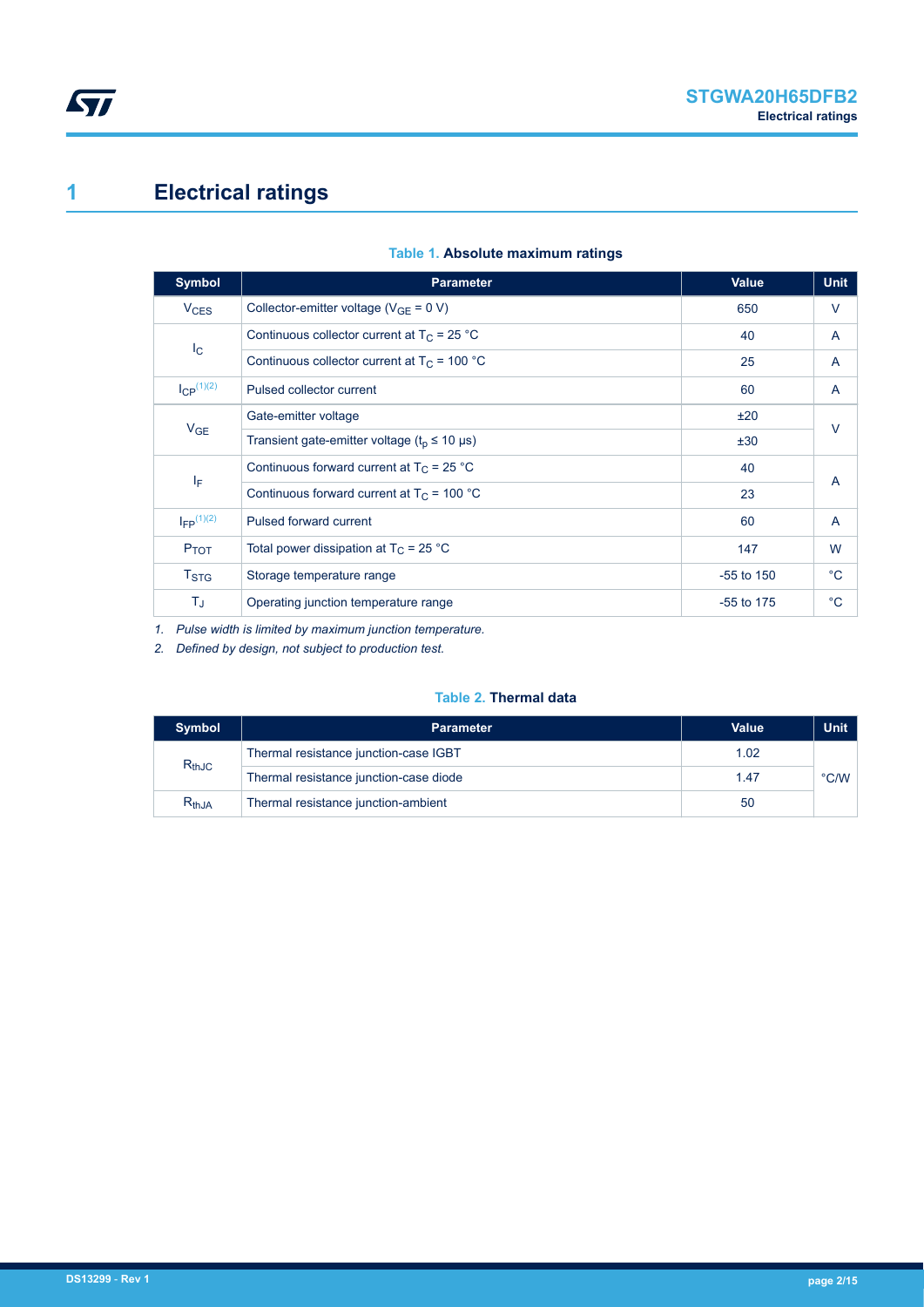### <span id="page-2-0"></span>**2 Electrical characteristics**

 $T_C$  = 25 °C unless otherwise specified

| Symbol              | <b>Parameter</b>                        | <b>Test conditions</b>                                          | Min. | Typ. | Max.           | <b>Unit</b> |
|---------------------|-----------------------------------------|-----------------------------------------------------------------|------|------|----------------|-------------|
| $V_{(BR)CES}$       | Collector-emitter breakdown<br>voltage  | $V_{GF} = 0 V, I_C = 1 mA$                                      | 650  |      |                | V           |
|                     | Collector-emitter saturation<br>voltage | $V_{GF}$ = 15 V, I <sub>C</sub> = 20 A                          |      | 1.65 | 2.1            | $\vee$      |
| $V_{CE(sat)}$       |                                         | $V_{GF}$ = 15 V, I <sub>C</sub> = 20 A, T <sub>J</sub> = 125 °C |      | 1.95 |                |             |
|                     |                                         | $V_{GF}$ = 15 V, I <sub>C</sub> = 20 A, T <sub>J</sub> = 175 °C |      | 2.1  |                |             |
|                     | Forward on-voltage                      | $I_F = 20 A$                                                    |      | 1.65 | 2.55           | $\vee$      |
| $V_F$               |                                         | $I_F$ = 20 A, T <sub>J</sub> = 125 °C                           |      | 1.4  |                |             |
|                     |                                         | $I_F = 20 A$ , T <sub>J</sub> = 175 °C                          |      | 1.3  |                |             |
| V <sub>GE(th)</sub> | Gate threshold voltage                  | $V_{CF}$ = $V_{GF}$ , $I_C$ = 1 mA                              | 5    | 6    | $\overline{7}$ | $\vee$      |
| lc <sub>ES</sub>    | Collector cut-off current               | $V_{GF} = 0 V$ , $V_{CF} = 650 V$                               |      |      | 25             | μA          |
| <b>IGES</b>         | Gate-emitter leakage current            | $V_{CF} = 0 V$ , $V_{GF} = \pm 20 V$                            |      |      | ±250           | nA          |

#### **Table 3. Static characteristics**

#### **Table 4. Dynamic characteristics**

| <b>Symbol</b>    | <b>Parameter</b>             | <b>Test conditions</b>                                                                                            | Min.                     | Typ. | Max.                     | <b>Unit</b> |
|------------------|------------------------------|-------------------------------------------------------------------------------------------------------------------|--------------------------|------|--------------------------|-------------|
| $C_{\text{ies}}$ | Input capacitance            | $V_{CF}$ = 25 V, f = 1 MHz, $V_{GF}$ = 0 V                                                                        | $\overline{\phantom{0}}$ | 1010 | $\overline{\phantom{a}}$ |             |
| $C_{\text{oes}}$ | Output capacitance           |                                                                                                                   | $\overline{\phantom{0}}$ | 81   | $\overline{\phantom{0}}$ | pF          |
| C <sub>res</sub> | Reverse transfer capacitance |                                                                                                                   | $\overline{\phantom{0}}$ | 26   | $\overline{\phantom{0}}$ |             |
| $Q_g$            | Total gate charge            | $V_{CC}$ = 520 V, I <sub>C</sub> = 20 A, V <sub>GE</sub> = 0 to 15 V<br>(see Figure 28. Gate charge test circuit) | $\overline{\phantom{0}}$ | 56   | $\overline{\phantom{0}}$ |             |
| $Q_{ge}$         | Gate-emitter charge          |                                                                                                                   | $\overline{\phantom{0}}$ | 9.4  | $\overline{\phantom{0}}$ | nC          |
| $Q_{gc}$         | Gate-collector charge        |                                                                                                                   | $\overline{\phantom{0}}$ | 27.8 | $\overline{\phantom{0}}$ |             |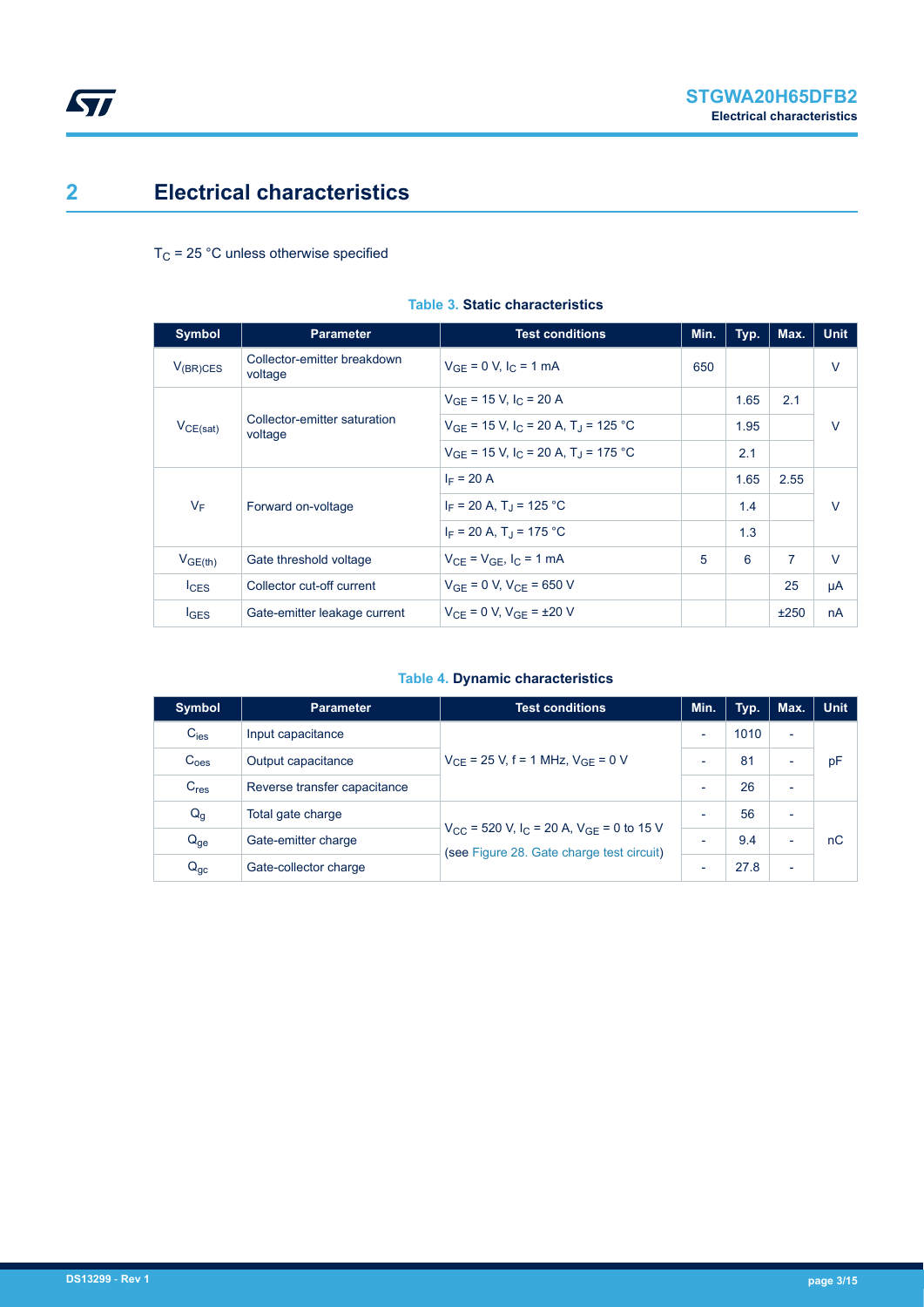| <b>Symbol</b>            | <b>Parameter</b>          | <b>Test conditions</b>                                                                                                                   | Min.                     | Typ. | Max.                     | <b>Unit</b> |
|--------------------------|---------------------------|------------------------------------------------------------------------------------------------------------------------------------------|--------------------------|------|--------------------------|-------------|
| $t_{d(on)}$              | Turn-on delay time        |                                                                                                                                          | $\overline{\phantom{a}}$ | 16   | ÷                        | ns          |
| $t_{r}$                  | Current rise time         | $V_{\rm CC}$ = 400 V, I <sub>C</sub> = 20 A,                                                                                             | ٠                        | 8    | $\overline{\phantom{a}}$ | ns          |
| $E_{on}^{(1)}$           | Turn-on switching energy  | $V_{GF}$ = 15 V, R <sub>G</sub> = 10 $\Omega$                                                                                            | $\overline{\phantom{a}}$ | 265  | $\overline{\phantom{a}}$ | μJ          |
| $t_{d(off)}$             | Turn-off delay time       | (see Figure 27. Test circuit for inductive                                                                                               | $\overline{\phantom{a}}$ | 78.8 | $\overline{\phantom{a}}$ | ns          |
| $t_{\rm f}$              | <b>Current fall time</b>  | load switching)                                                                                                                          | $\overline{\phantom{a}}$ | 35   | ÷                        | ns          |
| $E_{\text{off}}^{(2)}$   | Turn-off switching energy |                                                                                                                                          | ٠                        | 214  | $\overline{\phantom{a}}$ | μJ          |
| $t_{d(on)}$              | Turn-on delay time        |                                                                                                                                          | ٠                        | 17   | $\overline{\phantom{a}}$ | ns          |
| $t_{r}$                  | Current rise time         | $V_{CC}$ = 400 V, I <sub>C</sub> = 20 A,                                                                                                 | ٠                        | 9    | ÷                        | ns          |
| $E_{on}^{(1)}$           | Turn-on switching energy  | $V_{GF}$ = 15 V, R <sub>G</sub> = 10 $\Omega$ , T <sub>J</sub> = 175 °C<br>(see Figure 27. Test circuit for inductive<br>load switching) | $\overline{\phantom{a}}$ | 556  | ÷                        | μJ          |
| $t_{d(Off)}$             | Turn-off delay time       |                                                                                                                                          | $\overline{\phantom{a}}$ | 98   | $\overline{\phantom{a}}$ | ns          |
| $t_{\rm f}$              | Current fall time         |                                                                                                                                          | ٠                        | 80   | ÷                        | ns          |
| $E_{off}$ <sup>(2)</sup> | Turn-off switching energy |                                                                                                                                          | $\overline{\phantom{a}}$ | 378  | ٠                        | μJ          |

#### **Table 5. Switching characteristics (inductive load)**

*1. Including the reverse recovery of the diode.*

*2. Including the tail of the collector current.*

#### **Table 6. Diode switching characteristics (inductive load)**

| <b>Symbol</b>    | <b>Parameter</b>                                                       | <b>Test conditions</b>                                                                                                                         | Min.                     | Typ. | Max.                     | <b>Unit</b>  |
|------------------|------------------------------------------------------------------------|------------------------------------------------------------------------------------------------------------------------------------------------|--------------------------|------|--------------------------|--------------|
| $t_{rr}$         | Reverse recovery time                                                  | $I_F$ = 20 A, $V_R$ = 400 V,                                                                                                                   | $\overline{\phantom{a}}$ | 215  | $\overline{\phantom{0}}$ | ns           |
| $Q_{rr}$         | Reverse recovery charge                                                |                                                                                                                                                | $\overline{\phantom{a}}$ | 970  | ÷                        | nC           |
| $I_{\text{rrm}}$ | Reverse recovery current                                               | $V_{GF}$ = 15 V, di/dt = 1000 A/µs                                                                                                             | $\overline{\phantom{a}}$ | 17   | $\overline{\phantom{0}}$ | $\mathsf{A}$ |
| $dl_{rr}/dt$     | Peak rate of fall of reverse<br>recovery current during t <sub>h</sub> | (see Figure 30. Diode reverse recovery<br>waveform)                                                                                            | $\overline{\phantom{0}}$ | 303  | $\overline{\phantom{a}}$ | $A/\mu s$    |
| $E_{rr}$         | Reverse recovery energy                                                |                                                                                                                                                | $\overline{\phantom{a}}$ | 293  | ÷                        | μJ           |
| $t_{rr}$         | Reverse recovery time                                                  | $I_F$ = 20 A, $V_R$ = 400 V,<br>$V_{GF}$ = 15 V, di/dt = 1000 A/µs,<br>$T_{d}$ = 175 °C<br>(see Figure 30. Diode reverse recovery<br>waveform) | $\overline{\phantom{a}}$ | 330  | ÷                        | ns           |
| $Q_{rr}$         | Reverse recovery charge                                                |                                                                                                                                                | $\overline{\phantom{a}}$ | 2772 | ÷                        | nC           |
| $I_{\text{rrm}}$ | Reverse recovery current                                               |                                                                                                                                                | $\overline{\phantom{a}}$ | 30   | $\overline{\phantom{0}}$ | $\mathsf{A}$ |
| $dl_{rr}/dt$     | Peak rate of fall of reverse<br>recovery current during t <sub>h</sub> |                                                                                                                                                |                          | 244  | ÷                        | $A/\mu s$    |
| $E_{rr}$         | Reverse recovery energy                                                |                                                                                                                                                | $\overline{\phantom{a}}$ | 866  |                          | μJ           |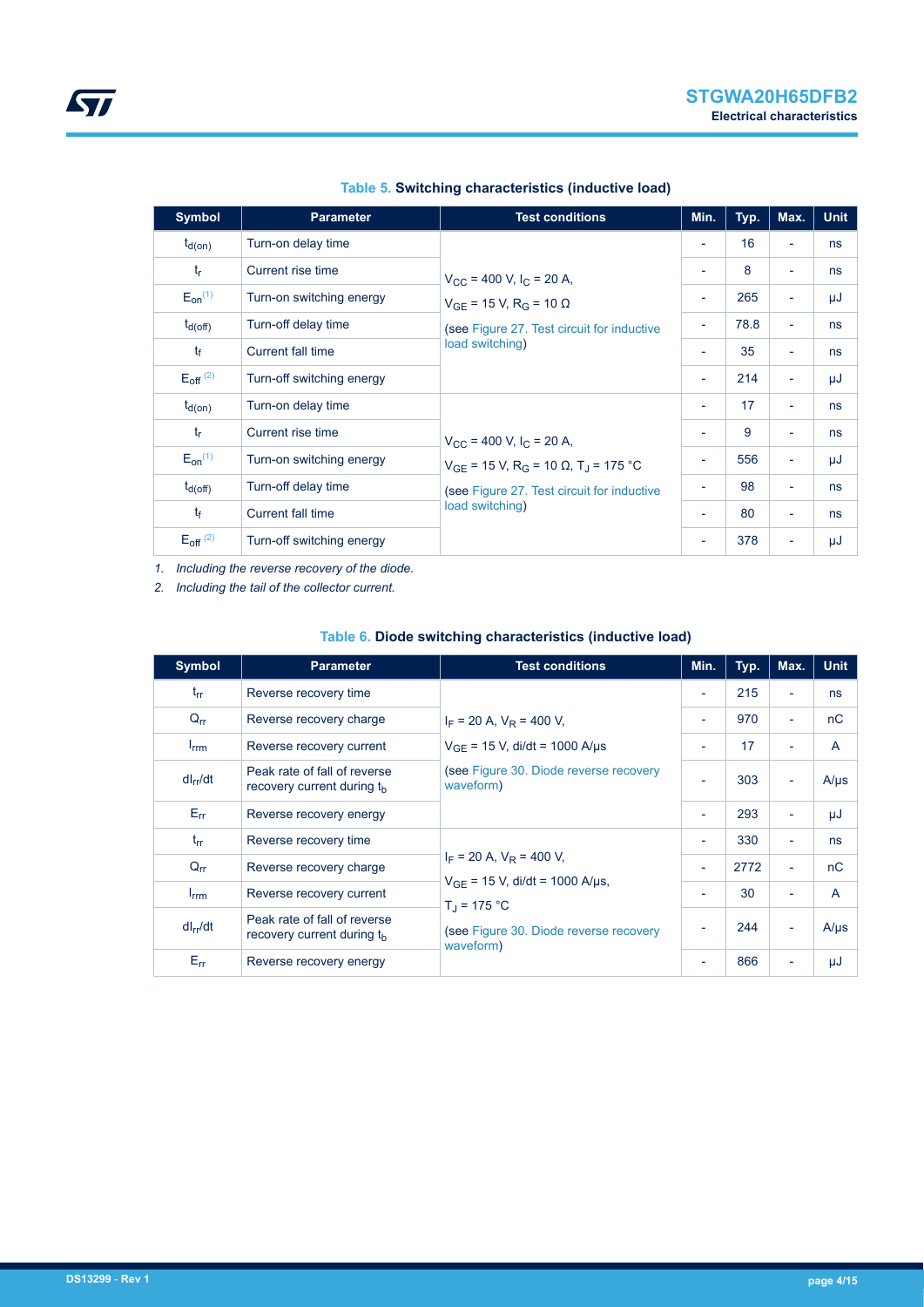### **2.1 Electrical characteristics (curves)**





**Figure 5. VCE(sat) vs junction temperature** GADG310320201548VCET 2.8 2.4 2.0 1.6 1.2  $0.8$ <sub>-50</sub> -50 0 50 100 150  $V_{CE(SAT)}$ <br>(V) TJ (°C)  $V_{GF}$  = 15 V  $I<sub>C</sub>$  = 20 A  $I_C = 10 A$  $I<sub>C</sub> = 40 A$ 

**Figure 2. Collector current vs case temperature** GADG310320201459CCT 40 30 20 10  $0\frac{1}{25}$ 25 75 125 175  $I_{C}$ (A)  $\vec{\mathsf{T}}_{\mathrm{C}}$  (°C)  $V_{GE}$  ≥ 15 V, T<sub>J</sub> ≤ 175 °C



**Figure 6. VCE(sat) vs collector current** GADG310320201549VC 3.2 2.8 2.4 2.0 1.6 1.2  $0.8$ 0 20 40 10 30 50  $V_{CE(SAT)}$ <br>(V)  $\overrightarrow{I_{C}}$  (A)  $V_{GE}$  = 15 V  $\overline{T}_J = 175$  °C  $T_J = 25 °C$  $T_J = -40 °C$ 

# <span id="page-4-0"></span>**STI**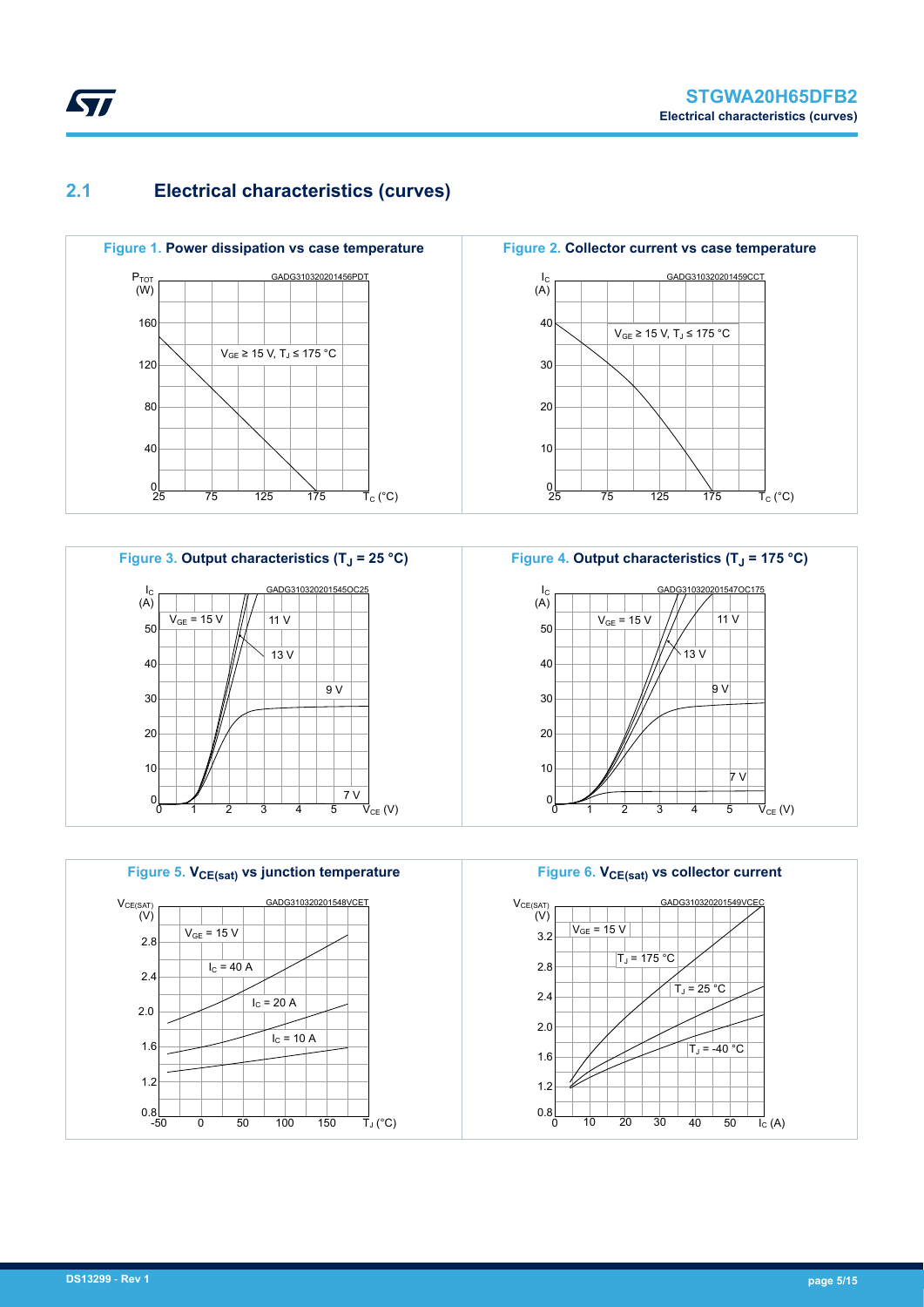







Figure 10. Diode V<sub>F</sub> vs forward current GADG070420201127DVF 2.3 1.8 1.3 0.8  $0.36$ 0 10 20 30 40 50  $V_F$  $(V)$  $\overline{I_{F}}(A)$  $T_J = -40^{\circ}C$   $T_J = 25^{\circ}C$  $T_J$  = 175 $^{\circ}$ C

Figure 12. Normalized V<sub>(BR)CES</sub> vs junction temperature



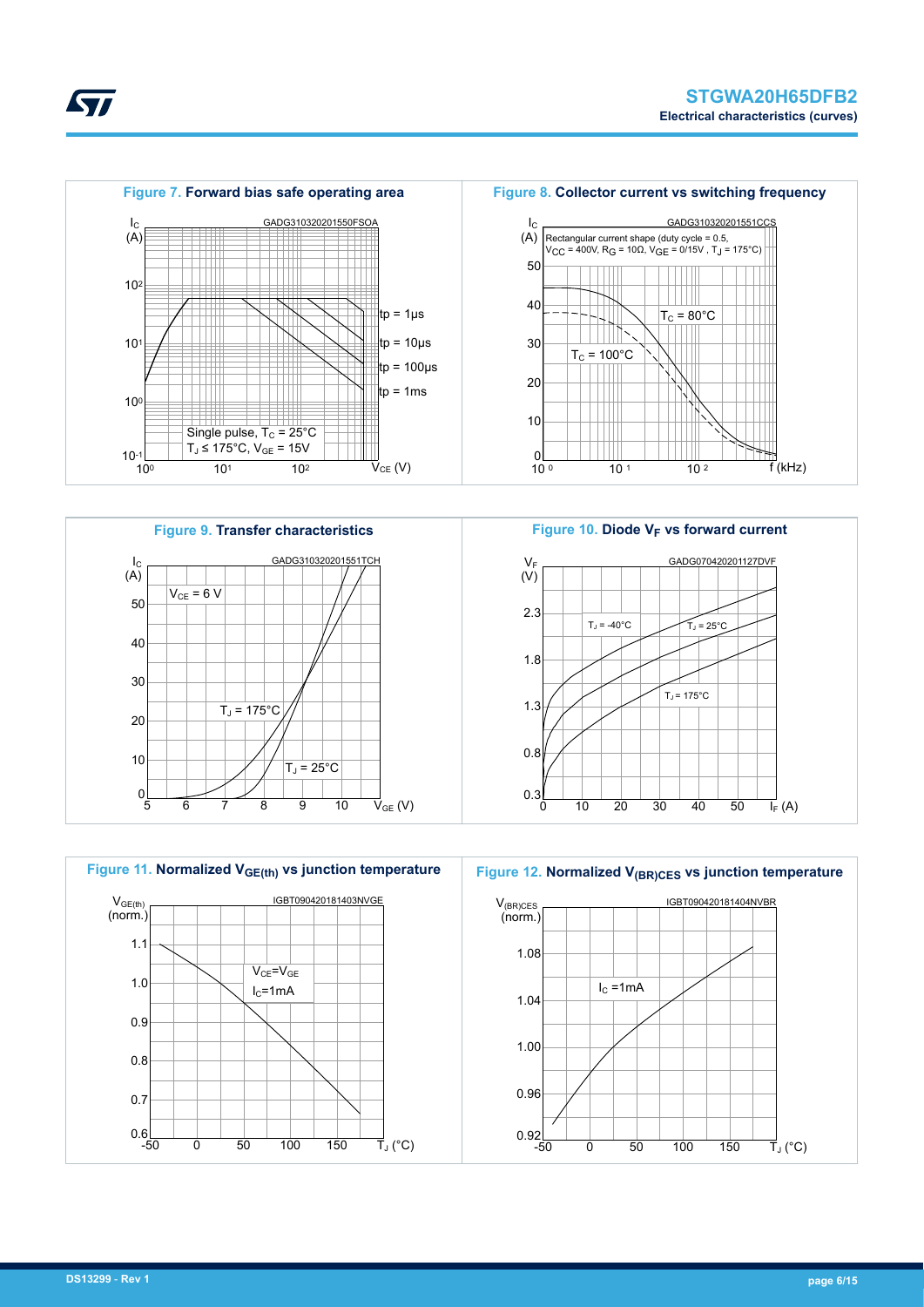







**Figure 16. Switching energy vs temperature**



**Figure 18. Switching energy vs gate resistance**



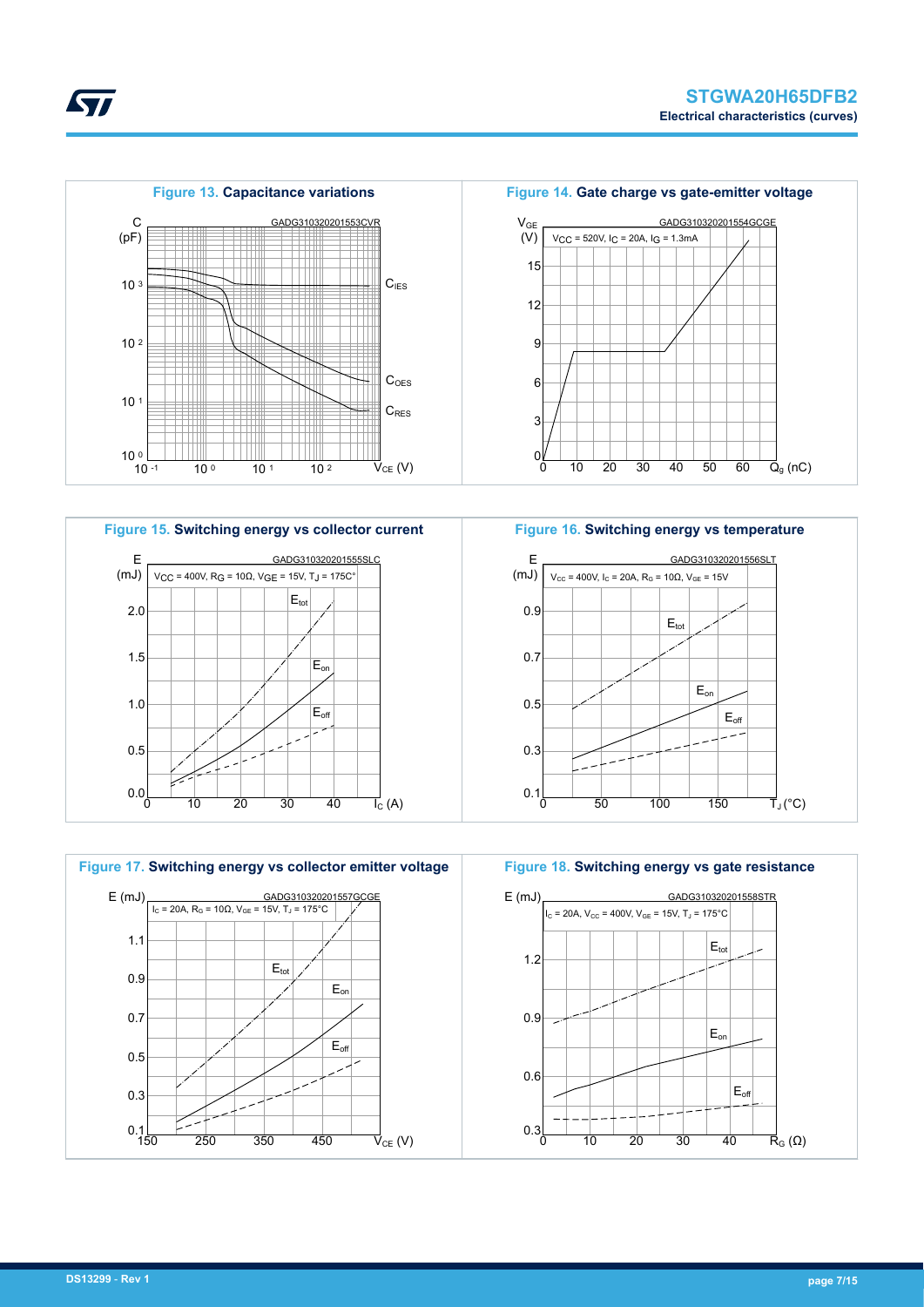









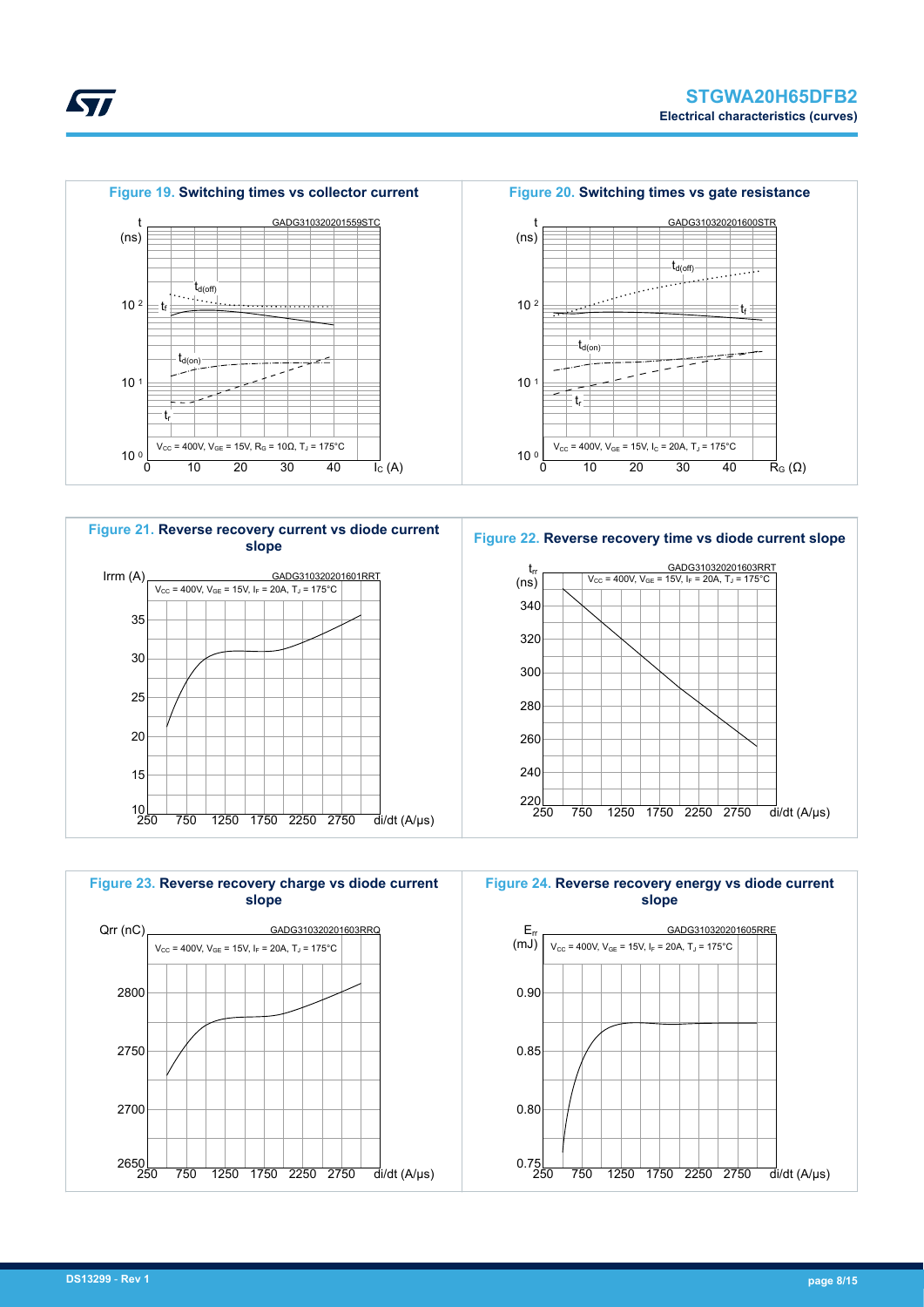



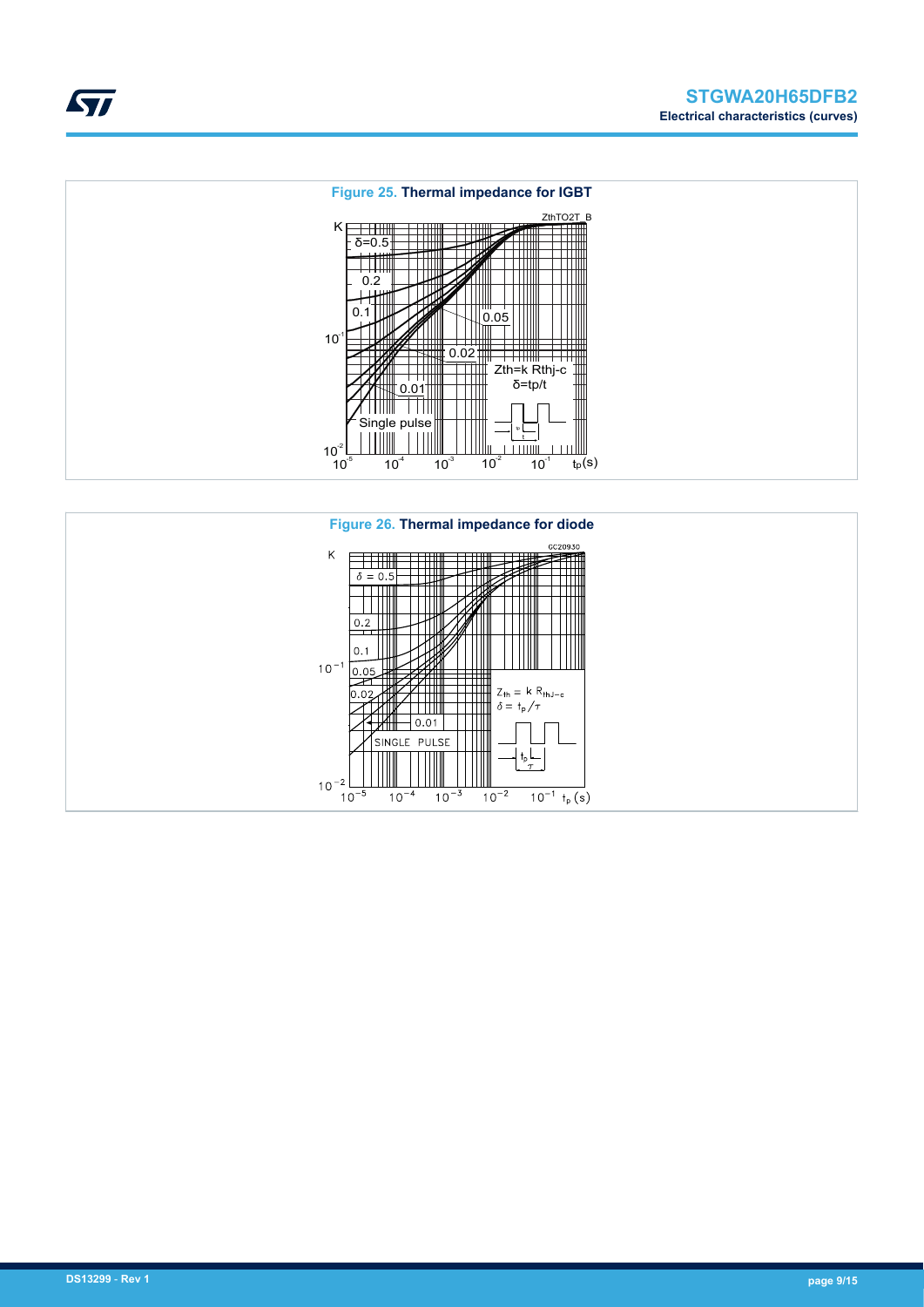<span id="page-9-0"></span>

### **3 Test circuits**



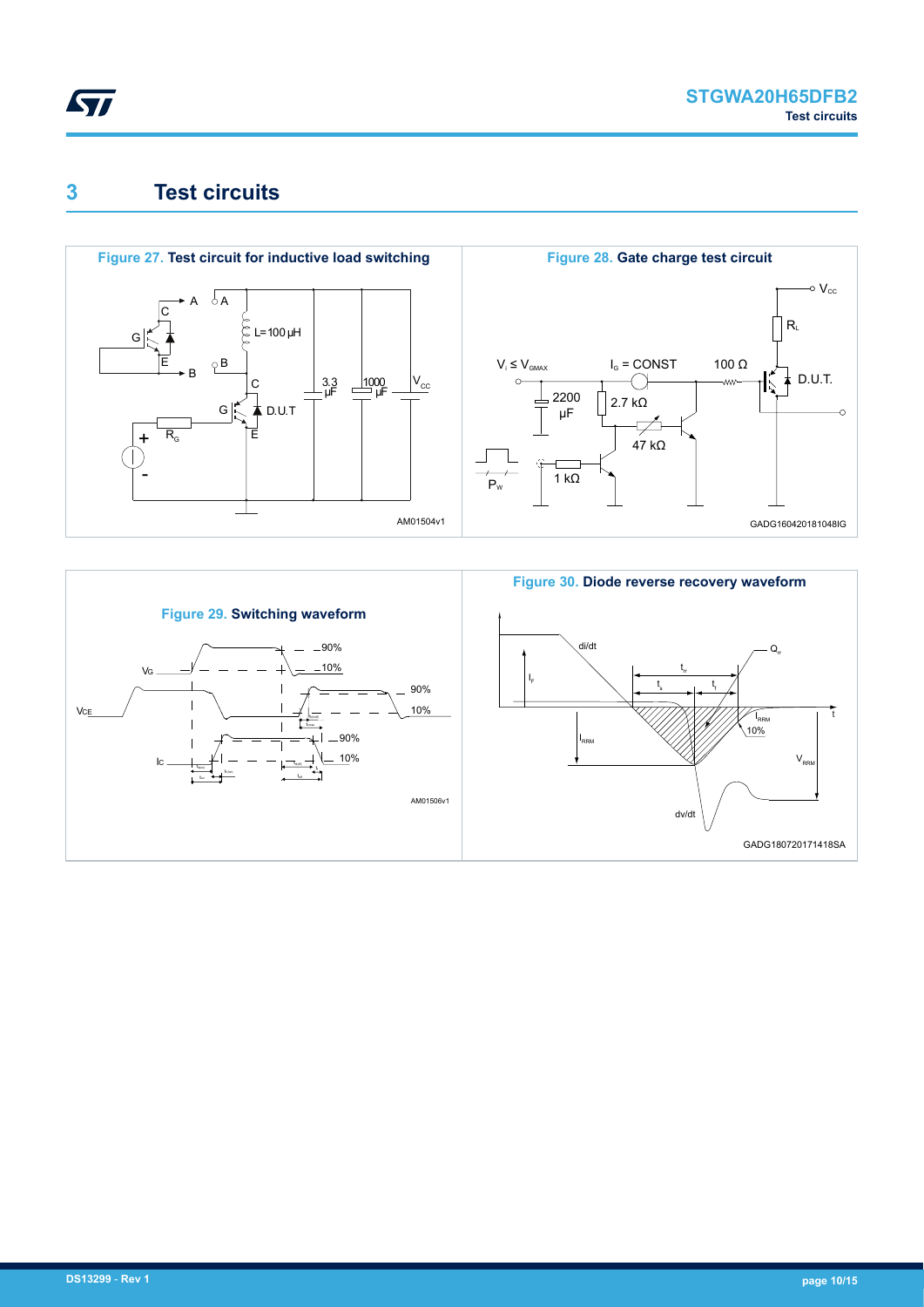### <span id="page-10-0"></span>**4 Package information**

In order to meet environmental requirements, ST offers these devices in different grades of [ECOPACK](https://www.st.com/ecopack) packages, depending on their level of environmental compliance. ECOPACK specifications, grade definitions and product status are available at: [www.st.com.](http://www.st.com) ECOPACK is an ST trademark.

#### **4.1 TO-247 long leads package information**





8463846\_2\_F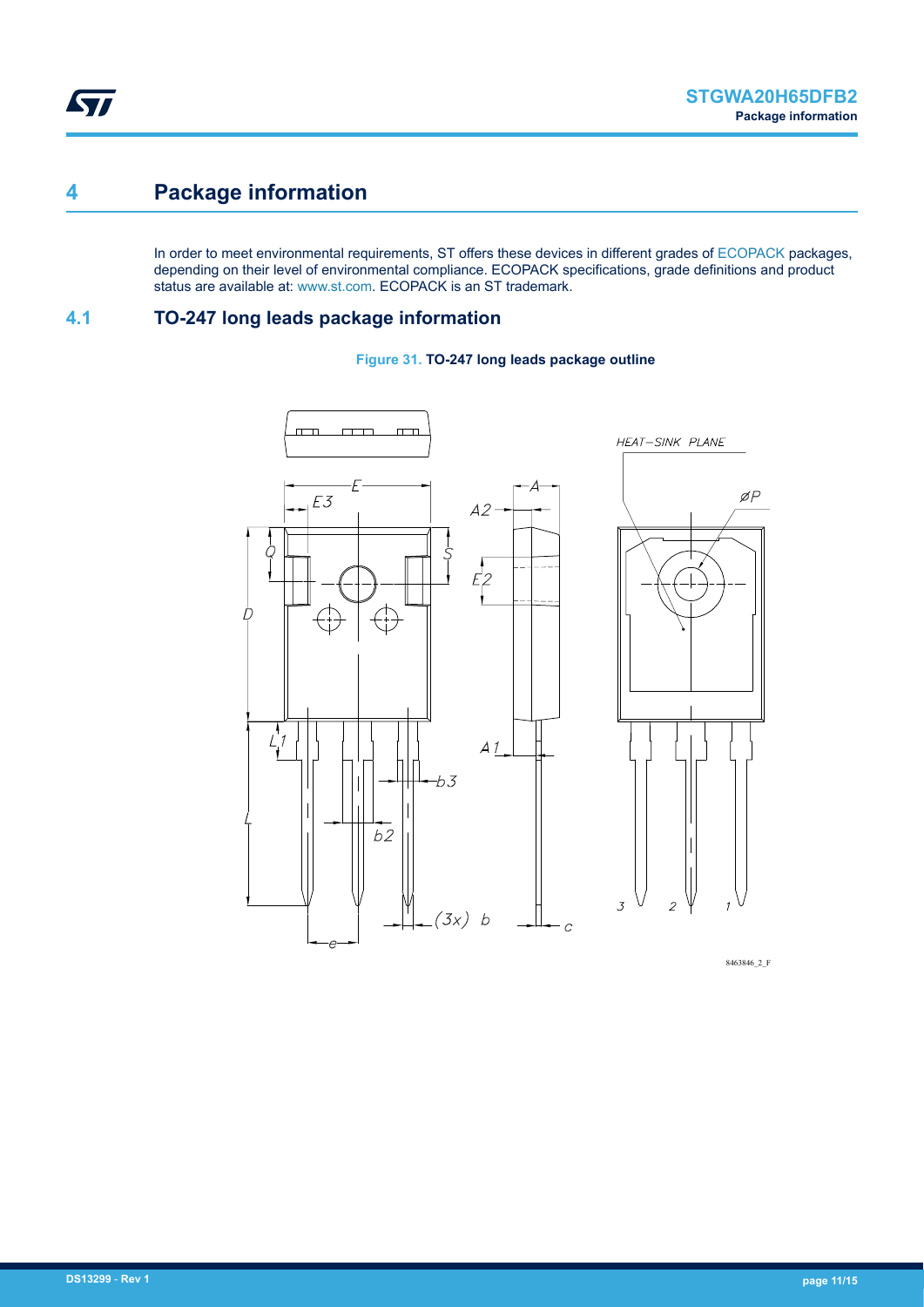| Dim.           |       |       |       |
|----------------|-------|-------|-------|
|                | Min.  | Typ.  | Max.  |
| A              | 4.90  | 5.00  | 5.10  |
| A1             | 2.31  | 2.41  | 2.51  |
| A2             | 1.90  | 2.00  | 2.10  |
| $\mathsf b$    | 1.16  |       | 1.26  |
| b2             |       |       | 3.25  |
| b3             |       |       | 2.25  |
| $\mathbf{C}$   | 0.59  |       | 0.66  |
| $\mathsf D$    | 20.90 | 21.00 | 21.10 |
| E              | 15.70 | 15.80 | 15.90 |
| E2             | 4.90  | 5.00  | 5.10  |
| E <sub>3</sub> | 2.40  | 2.50  | 2.60  |
| $\mathbf e$    | 5.34  | 5.44  | 5.54  |
| L              | 19.80 | 19.92 | 20.10 |
| L1             |       |       | 4.30  |
| P              | 3.50  | 3.60  | 3.70  |
| ${\sf Q}$      | 5.60  |       | 6.00  |
| S              | 6.05  | 6.15  | 6.25  |

#### **Table 7. TO-247 long leads package mechanical data**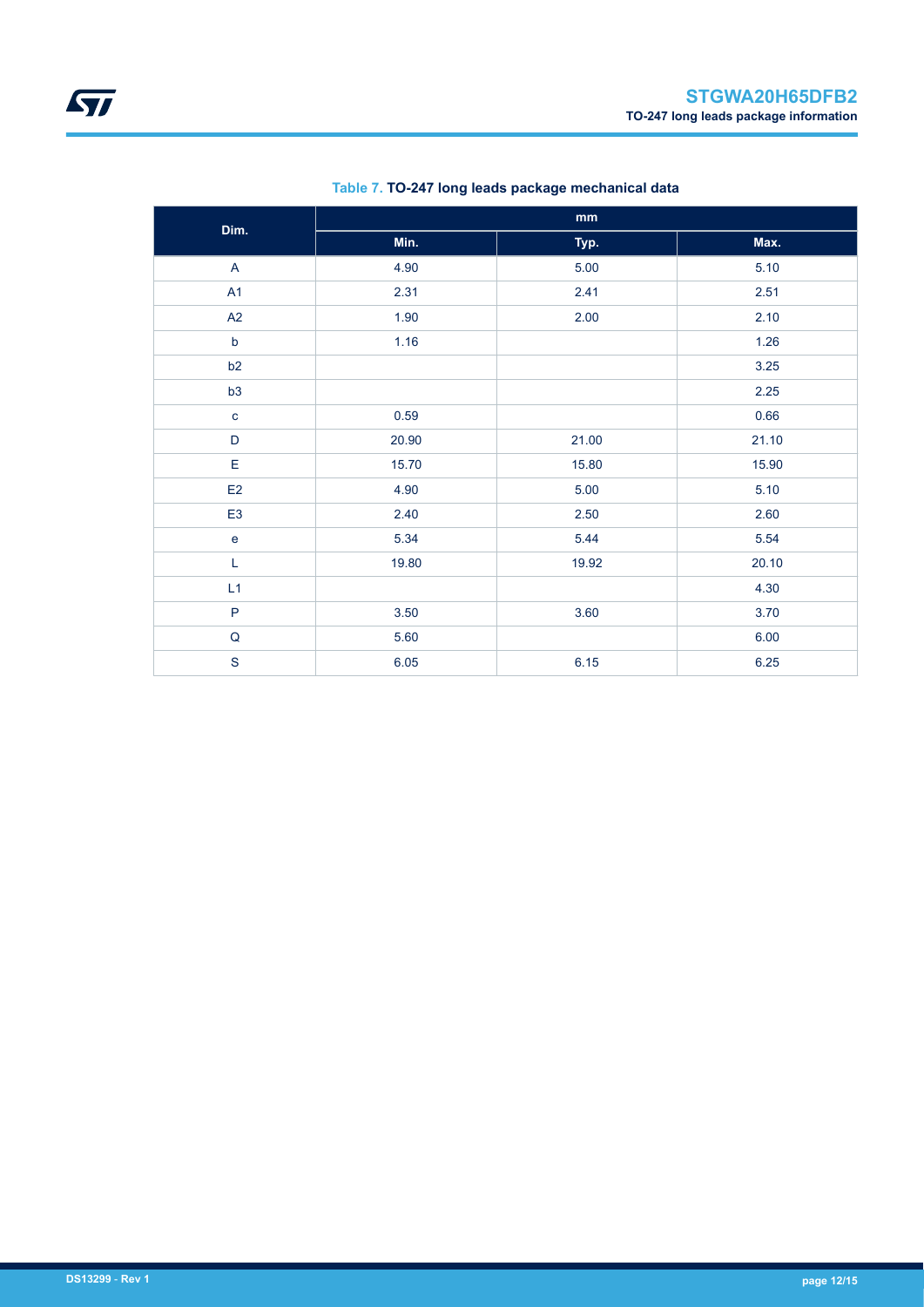## <span id="page-12-0"></span>**Revision history**

#### **Table 8. Document revision history**

| <b>Date</b> | <b>Version</b> | <b>Changes</b> |
|-------------|----------------|----------------|
| 07-Apr-2020 |                | First release. |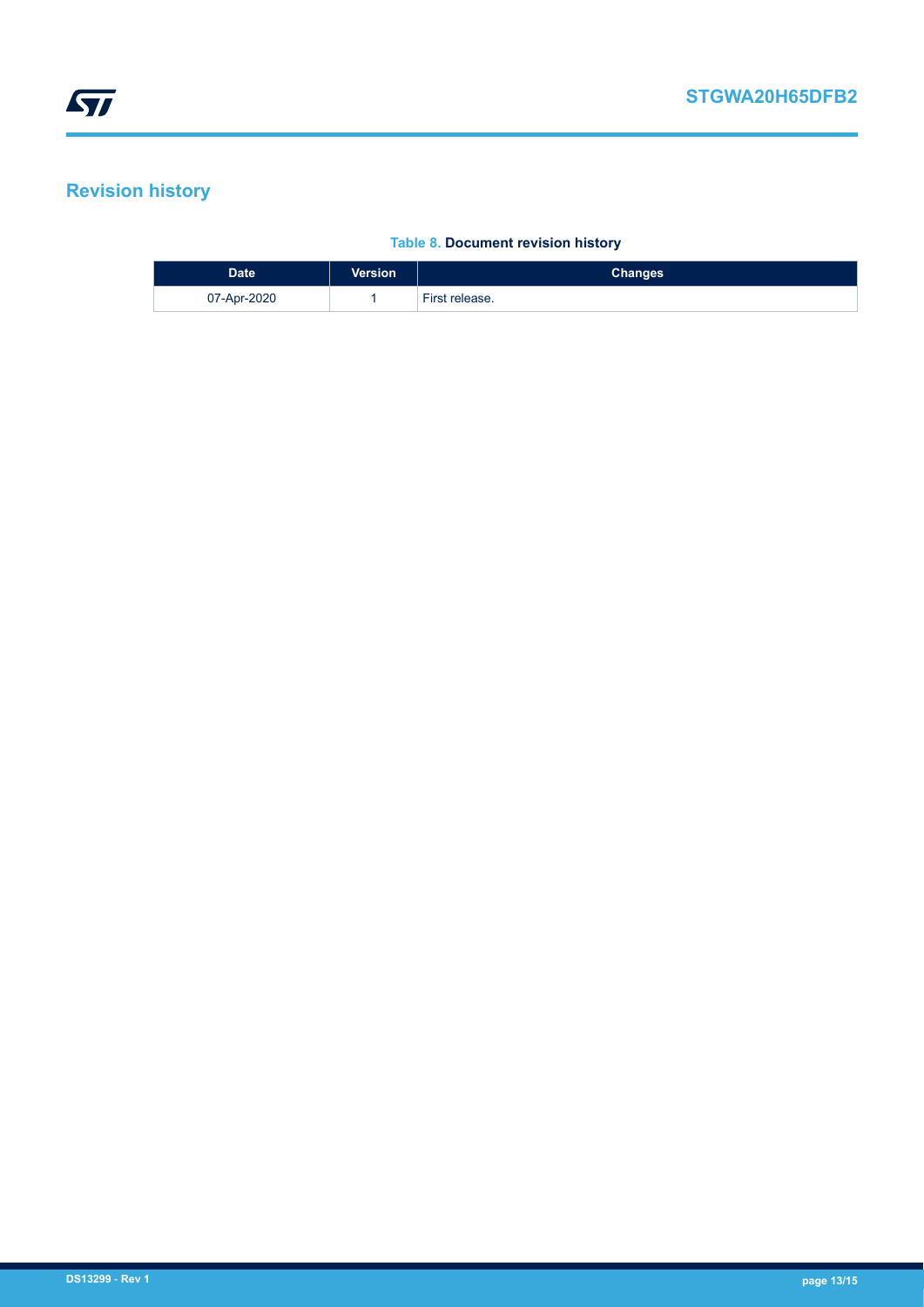

### **Contents**

| 2 <sup>7</sup> |  |  |  |  |  |
|----------------|--|--|--|--|--|
|                |  |  |  |  |  |
| 3 <sup>1</sup> |  |  |  |  |  |
|                |  |  |  |  |  |
|                |  |  |  |  |  |
|                |  |  |  |  |  |